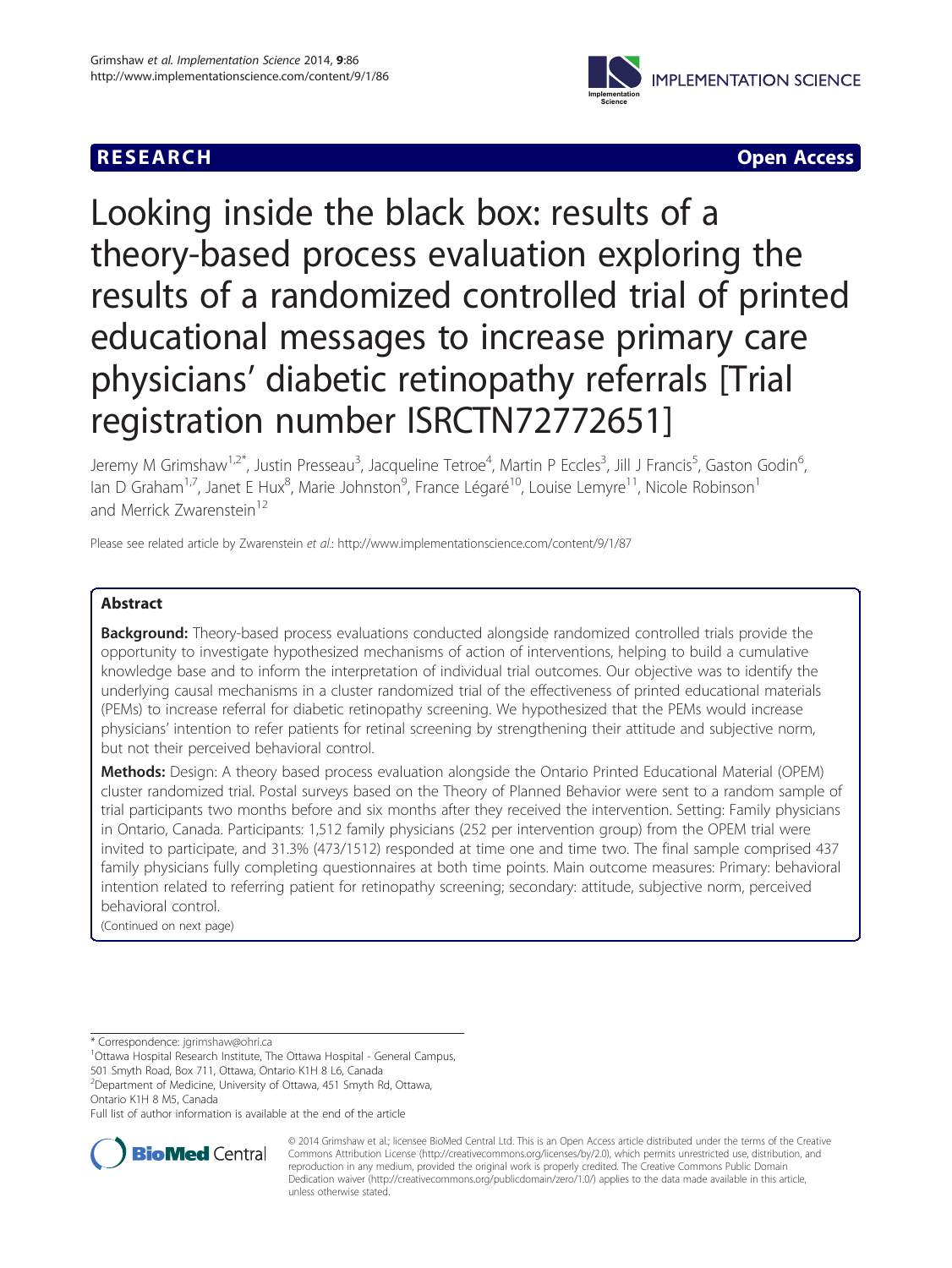#### (Continued from previous page)

Results: At baseline, family physicians reported positive intention, attitude, subjective norm, and perceived behavioral control to advise patients about retinopathy screening suggesting limited opportunities for improvement in these constructs. There were no significant differences on intention, attitude, subjective norm, and perceived behavioral control following the intervention. Respondents also reported additional physician- and patient-related factors perceived to influence whether patients received retinopathy screening.

**Conclusions:** Lack of change in the primary and secondary theory-based outcomes provides an explanation for the lack of observed effect of the main OPEM trial. High baseline levels of intention to advise patients to attend retinopathy screening suggest that post-intentional and other factors may explain gaps in care. Process evaluations based on behavioral theory can provide replicable and generalizable insights to aid interpretation of randomized controlled trials of complex interventions to change health professional behavior.

Trial registration: [ISRCTN72772651](http://www.controlled-trials.com/ISRCTN72772651).

Keywords: Process evaluation, Theory of planned behavior, Printed educational material, Healthcare professional behavior, Behavior change

## Background

Printed educational materials (PEMs) are a commonly used mode for delivering professional behavior change interventions. A recent Cochrane review of printed educational materials identified seven randomized controlled trials (RCTs) with categorical outcomes and observed a median absolute risk difference of +2% (range 0% (deterioration of care) to  $+11\%$ ), and identified three RCTs with continuous outcomes, observing a median standardised mean difference of 0.13 (range from −0.16 to +0.36) [[1](#page-5-0)]. However the majority of included studies were small and had methodological problems. The Ontario Printed Educational Materials (OPEM) retinopathy trial, published alongside this process evaluation, is a large trial of PEMs and demonstrated no benefit of any form or combination of PEMs ('short' or 'long' educational messages with or without patient reminder notes) in improving attendance of family physicians' patients with diabetes for retinopathy screening—only about 30% of patients in the study received regular diabetic retinopathy screening [[2\]](#page-5-0). The rigorous methods and precision of the estimated effect provided compelling evidence of the lack of any effect of the intervention within the trial, but provided no information about why the intervention was unsuccessful.

Process evaluations collect data alongside randomized trials of complex interventions to explore possible causal mechanisms and effect modifiers [[3,4\]](#page-6-0). This is akin to measuring intermediate endpoints in clinical trials to further understand the biological basis of any observed effects (for example, measuring lipid profiles alongside trials of lipid-lowering drugs where a primary endpoint could be reduction in vascular related deaths). Theorybased process evaluations offer the added advantage of using validated constructs (and measures) to explore hypothesized mechanisms of action of interventions that can help to build a cumulative knowledge base while also

informing the interpretation of individual trial outcomes [[5\]](#page-6-0). The OPEM trial aimed to change physicians' behavior, and we hypothesized that the interventions would achieve this through changes in physicians' intention, as a consequence of enhancing their positive attitude to retinal screening, and their awareness of retinal screening as normative in this situation, but the interventions would not alter physicians' perceptions of their abilities to carry out the behavior (refer for retinopathy screening). We conducted a prospective theory-based process evaluation alongside the OPEM trial to test the hypothesis that the intervention would operate through increasing physicians' intention to refer for retinopathy screening [\[5\]](#page-6-0) using the Theory of Planned Behavior (TPB), a well validated social cognition model [[6-8\]](#page-6-0).

## Methods

#### Setting

The methods of both the OPEM trial and the OPEM theory-based process evaluation have been described in detail [[5,9\]](#page-6-0). The OPEM trial intervention was replicated across three different behaviors; in this paper, we report the results of the process evaluation of the OPEM retinopathy trial. Briefly, the OPEM retinopathy trial used a  $2 \times 3$ factorial design to test the effectiveness of three forms of printed educational materials (short or long educational messages and patient reminder notes) to enhance physicians' referrals of patients with diabetes for retinopathy screening. Retinopathy is a common complication in diabetes and when left untreated can lead to loss of vision. Prevention can be achieved through regular retinal screening and treatment when retinopathy is detected. Screening rates in Ontario are low, with less than half of people aged between 30 and 64 years newly diagnosed with diabetes being screened [[2\]](#page-5-0).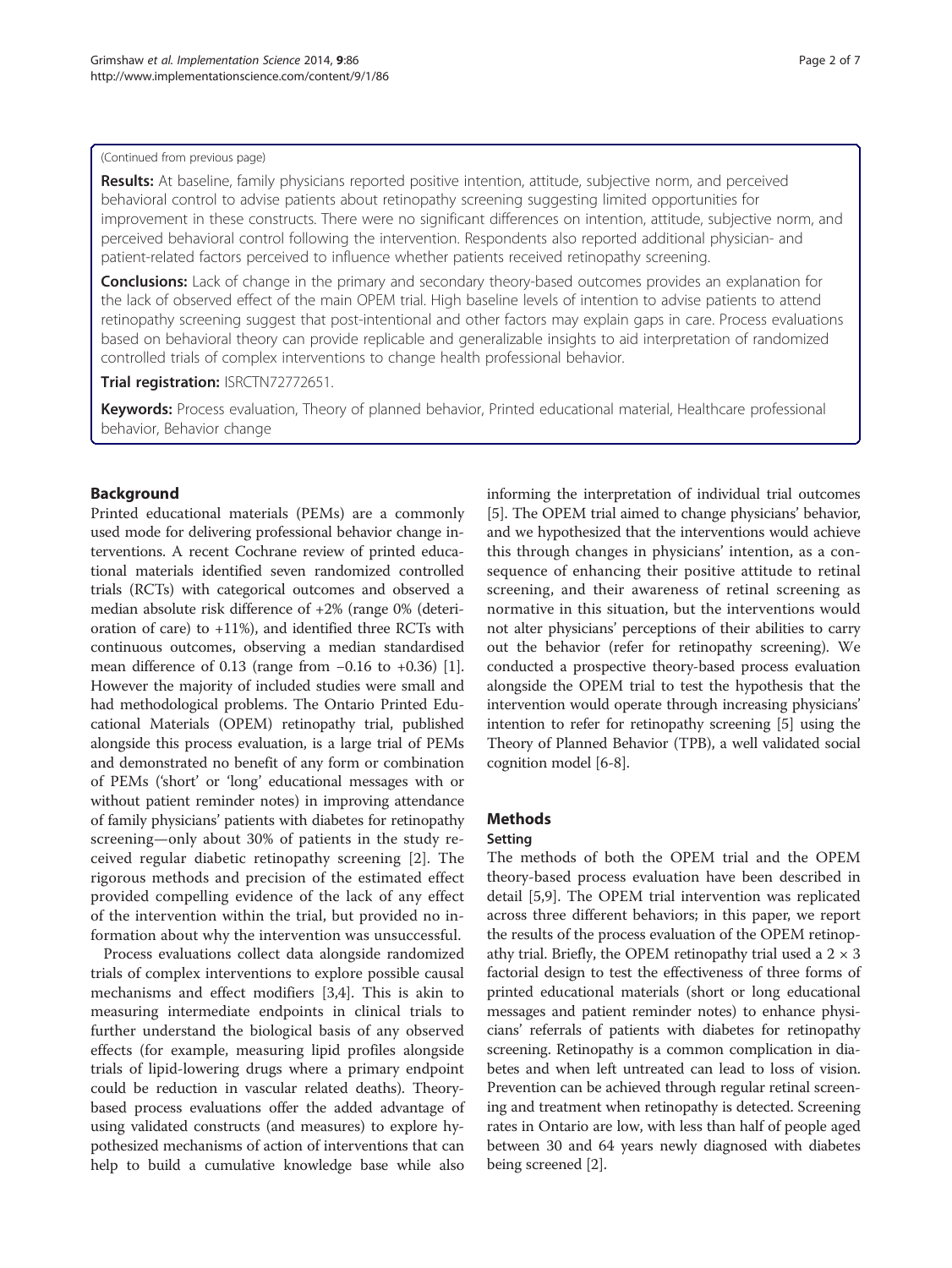The main trial report provides a detailed description of the PEM interventions [[2](#page-5-0)]. Briefly, the PEMs were embedded within an existing newsletter mailed to 15,000 healthcare providers in Ontario. Physicians were randomized to receive a factorial combination of either a short bullet-point based outsert stapled to the outside of the newsletter; and/or a longer two-page insert within the newsletter. Those randomized to receive an outsert were also randomized to receive a pad of reminders that could be given to patients to remind them to make an eye exam appointment.

#### Theory of planned behavior and outcome measures

The TPB [[6\]](#page-6-0) states that the proximal antecedents of behavior are intention to perform the behavior and perceived behavioral control (PBC) over the behavior. Intention is predicted by three underlying social cognition-based mechanisms: attitude (i.e., in favor or not) towards the behavior in question, the influence of subjective norm *(i.e., percep*tions of others' views, in this instance most likely peers and experts) concerning the behavior, and their perceived control over the behavior (PBC; *i.e.*, the ease with which they could execute a referral should they wish to do so; see Figure 1). Therefore, intention was the primary outcome and attitude, subjective norm, and PBC were secondary outcomes and were believed to be prior in the causal pathway for referral.

Using standard methods [[10](#page-6-0),[11](#page-6-0)] we developed a TPB questionnaire that had 18 items, each scored with a seven point Likert scale (see Additional file [1](#page-5-0)). TPB items were reverse-scored if necessary so that high scores represented agreement (or positive attitude) and low scores, disagreement (or negative attitude). We used the mean of the items measuring each theory-based construct to create a composite score that ranged from one to seven for each construct: Intention (three items; pre- and post-test Cronbach's α = 0.93), Attitude (five items, pre-test α = 0.92, post-test α = 0.93), Subjective Norm (five items, pre-test  $\alpha$  = 0.92, post-test  $\alpha$  = 0.94), PBC (four items, pre- and post-test  $\alpha$  = 0.79).

## Study participants and sample size

Study participants were randomly chosen from the family practitioner participants of the OPEM trial by the

OPEM trial research team. We required 378 participants to have 80% power of detecting an effect size of 0.5 standard deviations using a significance level of 5%, assuming a 50% response rate for each survey (pre- and post-intervention) we surveyed 1,512 family physicians.

#### Procedure

In addition, we asked an open-ended question about physicians' perceptions of factors that might influence whether patients were screened for diabetic retinopathy. We surveyed the same participants two months before and six months after the OPEM retinopathy intervention. We used Dillman's total design method to maximize response rates [[12](#page-6-0)]. In addition, we provided \$20 (CDN) to every physician who returned a completed survey [\[13,14](#page-6-0)].

#### Analysis

Independent data entry verification was conducted for a 10% sample of responses and a data entry error rate of less than 1% was found. To compare responders and non-responders, we extracted personal and demographic data from a random sample of 20% of each group from the MD Select physician database [[15\]](#page-6-0).

Using analyses of covariance in SPSS, we compared groups factorially on their post-intervention TPB construct scores while adjusting for baseline differences to determine whether there had been changes in the predicted constructs across the study groups as hypothesized. We used a p-value of 0.01 to determine statistical significance to adjust for multiple testing.

The comments from the open ended questions were coded thematically by three independent coders and grouped into categories involving physicians' beliefs about advising their patients to attend for retinal screening, and physicians' perceptions about patients' beliefs and actions following their advice. Discrepancies were resolved through majority decision and discussion with a fourth member of the team when required.

#### Ethics approval

This study received approval from the Research Ethics Boards at The Ottawa Hospital and Sunnybrook Health Sciences Centre.

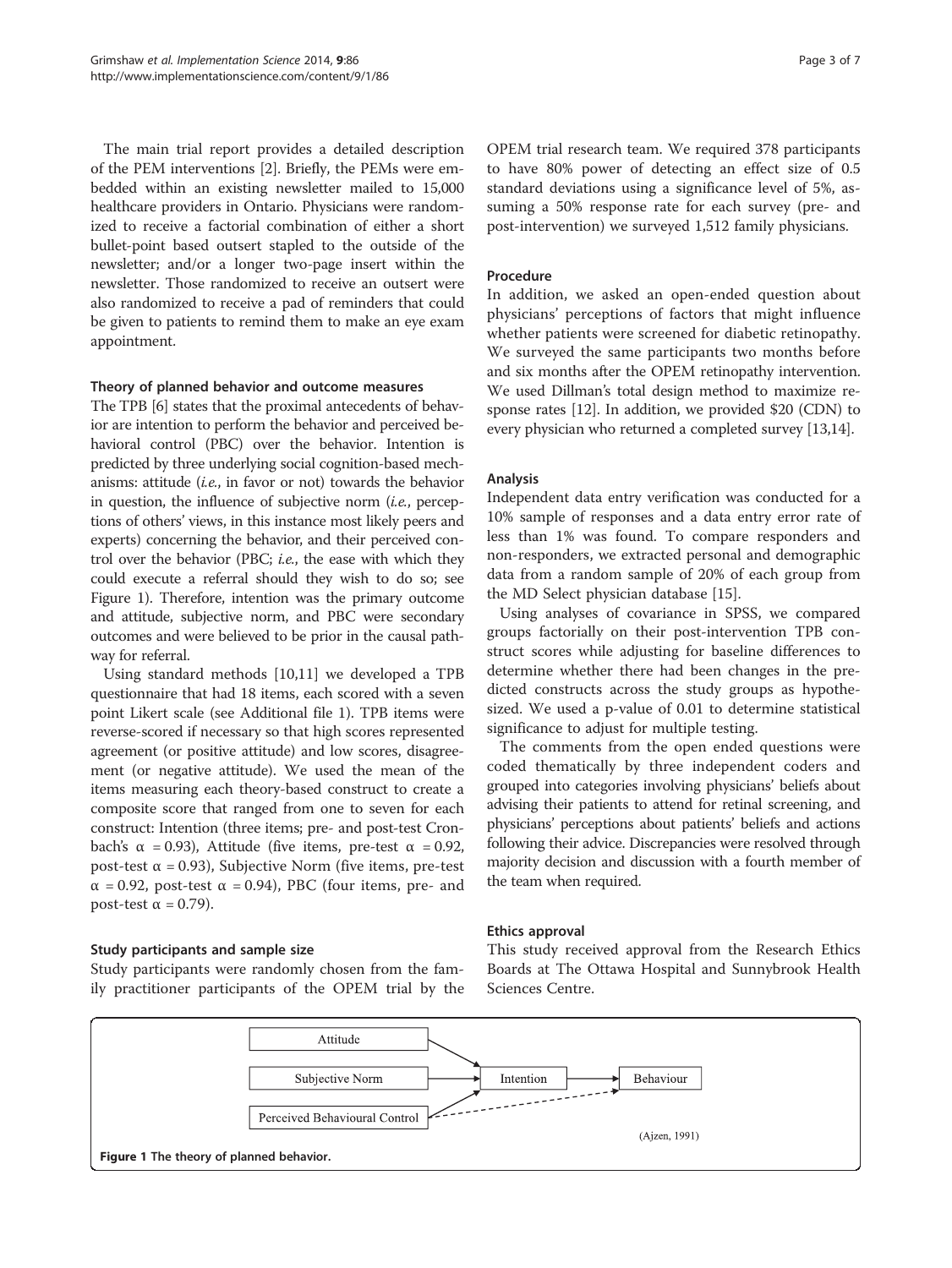#### Results

## Response rates, representativeness of respondents and reliability of the composite measures

Six hundred and forty-nine participants (of 1,512; 42.9%) responded at time one and, of these, 473 (72.9%) responded at time two (giving a cumulative response rate of 31.3%). Table 1 details the response rates. There were no significant differences between pre-intervention respondents and non-respondents (Additional file [2](#page-5-0)). Respondents who completed both the pre- and postintervention surveys were compared to those who completed only the pre-intervention questionnaire to explore the impact of response attrition on the results. Using each group's pre-intervention TPB scores, analysis of variance found no significant differences between groups. Thirtysix cases  $(36/473 = 7.6%)$  were excluded from analyses (listwise deletion) due to missing data. The final sample was 437 Ontario family practitioners who responded to both pre- and post-intervention surveys and had no missing data on any of the TPB variables.

## Assessing change in cognitions towards referring for diabetic retinopathy screening

Across all 649 respondents at baseline 580 (89.4%) physicians reported that they thought that their patients with diabetes should be screened annually or every one or two years.

Of the 437 participants providing pre- and postintervention data, at pre-intervention, physicians reported strong intention (mean  $= 6.29$ ), positive attitude (mean =  $6.18$ ), strong subjective norm (mean =  $6.07$ ) and strong perceived behavioral control (mean = 6.04) to refer the patient with diabetes for retinopathy screening

|  | Table 1 Participant flow by group |  |  |  |
|--|-----------------------------------|--|--|--|
|--|-----------------------------------|--|--|--|

(Table [2](#page-4-0)). No improvements in intention, attitude, subjective norm and perceived behavioral control were observed post intervention for any form of printed educational message (controlling for baseline scores; Table [3](#page-4-0) for primary outcome ANCOVA results and Additional file [3](#page-5-0) for secondary results).

## Physicians' perceptions about factors influencing diabetic retinopathy screening

Over 80% of physicians in the sample identified at least one barrier or facilitator in response to the open-ended question. Respondents identified a range of physician-level factors that influenced whether they refer patients about diabetic retinopathy screening including: their clinical assessment of the patient ('Degree of diabetic control', 'Any change in her vision'); their beliefs around when screening was required ('No perceived need in asymptomatic patient', 'I strongly recommend this for all my diabetic patients annually'); time constraints ('Main obstacle is busy-ness of practice'); difficulty remembering to advise patients ('Forgetting to tell patient to do so'); patient loss to follow up in general practice ('Non-attendance at my clinic for regular diabetic tests/care'); and administrative burden associated with referral ('I need to write referral letter to ophthalmologists every year'). Respondents also identified patient-level factors affecting screening including: patients' perceptions of likely benefits from screening ('Patient not convinced of importance of screening'); patients' awareness of health insurance coverage issues ('Sometimes people don't go because eye exams were delisted by Ontario Health Insurance Plan even though diabetics are covered'); distance to specialist services ('Geographic location of specialists and travel requirements are

| Retinopathy screening (N=437) |                              |                                                                   |                                                                   |  |  |  |  |  |
|-------------------------------|------------------------------|-------------------------------------------------------------------|-------------------------------------------------------------------|--|--|--|--|--|
|                               |                              | <b>Insert</b>                                                     | No insert                                                         |  |  |  |  |  |
|                               |                              | n=252 Baseline questionnaires sent<br>n=144 Baseline non-response | n=252 Baseline questionnaires sent<br>n=136 Baseline non-response |  |  |  |  |  |
| Outsert                       | <b>Patient Reminder Note</b> | n=36 Follow-up attrition                                          | n=34 Follow-up attrition                                          |  |  |  |  |  |
|                               |                              | $n=5$ Excluded                                                    | n=6 Excluded                                                      |  |  |  |  |  |
|                               |                              | n=67 Analysed                                                     | n=76 Analysed                                                     |  |  |  |  |  |
|                               |                              | n=252 Baseline questionnaires sent<br>n=150 Baseline non-response | n=252 Baseline questionnaires sent<br>n=146 Baseline non-response |  |  |  |  |  |
|                               | No Patient Reminder Note     | n=20 Follow-up attrition                                          | n=29 Follow-up attrition                                          |  |  |  |  |  |
|                               |                              | n=6 Excluded                                                      | n=4 Excluded                                                      |  |  |  |  |  |
|                               |                              | n=76 Analysed                                                     | n=73 Analysed                                                     |  |  |  |  |  |
| <b>No Outsert</b>             |                              | n=252 Baseline questionnaires sent<br>n=141 Baseline non-response | n=252 Baseline questionnaires sent<br>n=146 Baseline non-response |  |  |  |  |  |
|                               | No Patient Reminder Note     | n=33 Follow-up attrition                                          | n=24 Follow-up attrition                                          |  |  |  |  |  |
|                               |                              | $n=5$ Excluded                                                    | $n=10$ Excluded                                                   |  |  |  |  |  |
|                               |                              | n=73 Analysed                                                     | n=72 Analysed                                                     |  |  |  |  |  |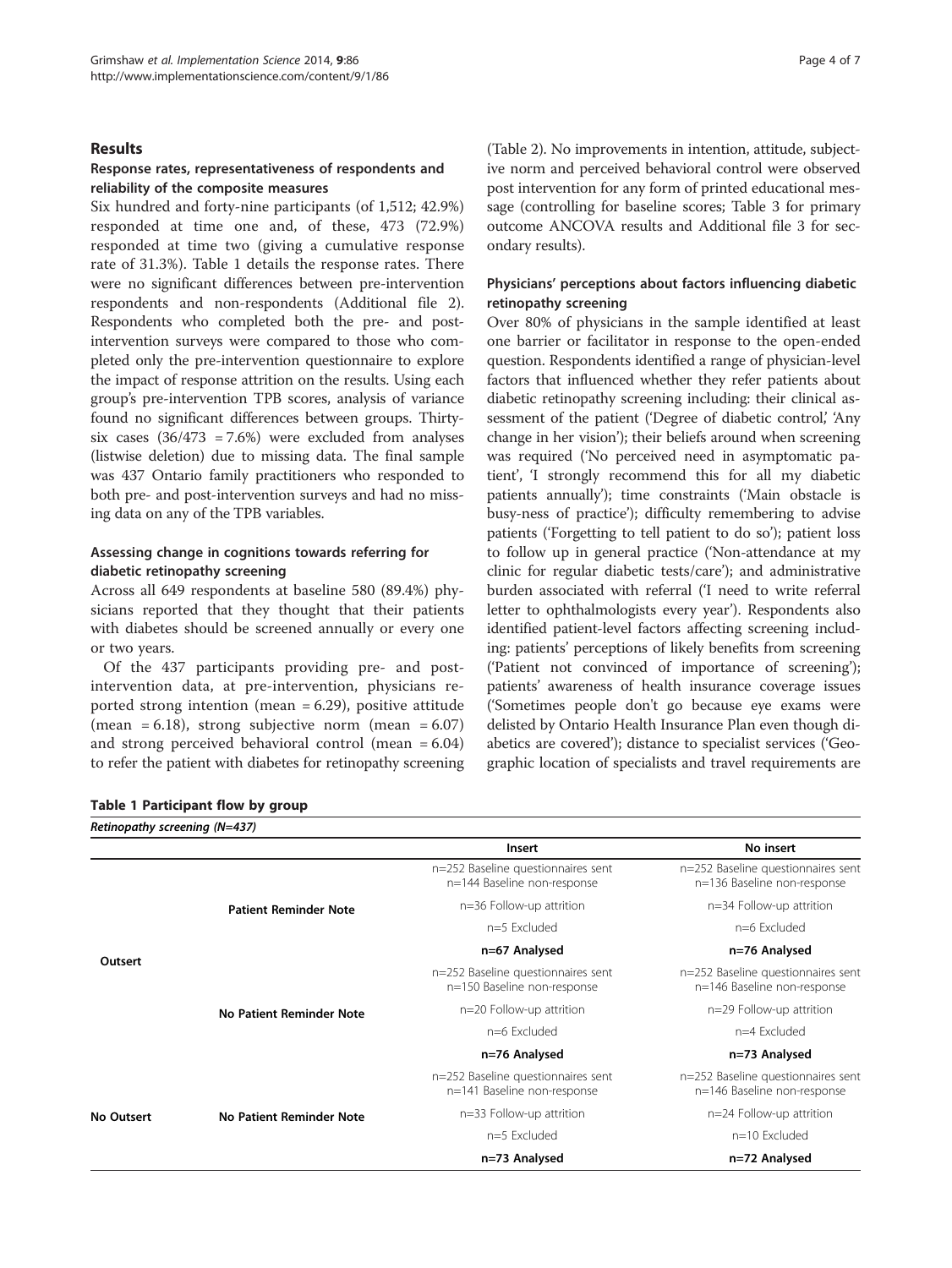#### <span id="page-4-0"></span>Table 2 Pre- and post-intervention descriptive statistics of primary and secondary outcomes by intervention group

|           |                             |                                                                                               |    |                  | Intention                              |  | Attitude                                            | Subjective norm |                           | <b>PBC</b>       |                           |
|-----------|-----------------------------|-----------------------------------------------------------------------------------------------|----|------------------|----------------------------------------|--|-----------------------------------------------------|-----------------|---------------------------|------------------|---------------------------|
|           |                             |                                                                                               |    |                  | Mean (SD)                              |  | Mean (SD)                                           | Mean (SD)       |                           | Mean (SD)        |                           |
|           | <b>Experimental factors</b> |                                                                                               |    | <b>Pre-inter</b> | <b>Post-inter</b>                      |  | Pre-inter Post-inter                                |                 | Pre-inter Post-inter      | <b>Pre-inter</b> | <b>Post-inter</b>         |
| No Insert |                             | No Outsert No patient reminder 72 6.32 (1.15) 6.24 (1.18) 6.15 (1.11) 6.15 (1.16) 6.14 (1.30) |    |                  |                                        |  |                                                     |                 | $6.23(1.03)$ $6.14(1.07)$ |                  | 6.06(1.12)                |
|           | Outsert                     | No patient reminder 73 6.40 (0.95)                                                            |    |                  | $6.38(1.00)$ $6.32(0.81)$ $6.29(0.84)$ |  |                                                     | 6.12(1.07)      | 6.24 (0.88) 6.27 (0.97)   |                  | 6.38 (0.73)               |
|           |                             | Patient reminder                                                                              |    | 76 6.21 (1.37)   | 6.33 (1.12)                            |  | $6.30(0.98)$ $6.10(1.18)$                           | 6.02(1.37)      | 6.17 (1.21)               |                  | $6.05(1.22)$ $6.14(1.07)$ |
| Insert    |                             | No Outsert No patient reminder 73 6.10 (1.43) 6.03 (1.48) 5.92 (1.25) 6.18 (1.05)             |    |                  |                                        |  |                                                     | 5.78 (1.55)     | 5.80 (1.59)               | 5.87 (1.24)      | 6.07(1.05)                |
|           | Outsert                     | No patient reminder 76 6.31 (1.23)                                                            |    |                  |                                        |  | $6.20(1.41)$ $6.15(1.03)$ $6.11(1.13)$ $6.11(1.18)$ |                 | 6.04 (1.33) 5.92 (1.27)   |                  | 5.92(1.20)                |
|           |                             | Patient reminder                                                                              | 6/ | 6.40 (1.06)      |                                        |  | $6.15(1.53)$ $6.22(0.99)$ $6.15(1.16)$              | 6.27(1.01)      | 5.99 (1.40) 6.02 (1.17)   |                  | 5.97 (1.29)               |

Note. PBC, Perceived Behavioral Control; Pre-inter, Pre-intervention survey; Post-inter, Post-intervention survey.

the largest problems'); and waiting times for specialists appointment ('Wait time to see specialist,' 'Difficulty of getting appointment with ophthalmologist').

## **Discussion**

## Summary of key findings

In the face of suboptimal performance, we identified very positive cognitions of family physicians to refer their patients with diabetes for retinopathy screening during the baseline period of the OPEM retinopathy trial. There were no statistically significant increases in these cognitions following the OPEM interventions. Physicians reported both physician and patient factors that they felt might influence referral of patients for retinopathy screening.

## Interpretation and implications of results

The interventions in the OPEM trial were chosen based on empirical evidence of their potential effectiveness across a number of conditions and settings [\[16\]](#page-6-0), rather than any specific, or theoretically driven, assessment of the determinants of retinopathy screening. The high levels of intention, and positive attitude, social norm, and PBC scores at baseline suggest that the majority of physicians already intended to perform this evidence-based behavior before the distribution of the printed educational materials. Further there was no increase in intention following the intervention. This suggests that factors other than intention and PBC at the physician level may account for the low rates of the desired behavior of patients. The

physicians in the study were able to identify postintentional factors at both the physician and patient level that may influence whether patients receive retinopathy screening. This could explain why educational materials or physician distributed patient reminders may not be effective for changing behaviors for which physicians' intentions, perceived control, and underlying cognitions are already consistent with the evidence.

#### Strengths and limitations

The strengths of this study include the use of a wellvalidated theory to explore proposed causal mechanisms alongside a large rigorous pragmatic trial of a professional behavior change intervention. There is increasing recognition of the value of process evaluations alongside trials of complex interventions such as professional behavior change interventions [\[3,4](#page-6-0)]. Commonly process evaluations have used qualitative methods to explore participants' attitudes towards and experiences of study interventions that provide valuable context specific information that can help interpret the results of an individual trial, but may be less helpful in predicting the likely generalizability of findings due to the lack of standardized constructs and measurements. In contrast, our theory-based process evaluation used a previously validated behavioral theory concerning determinants of behavior that enhances the generalizability and replicability of our methods. Using a behavioral theory strengthened our ability to explore the reasons underlying the failure

|  |  |  |  | Table 3 Analysis of covariance for primary outcome of change in intention |
|--|--|--|--|---------------------------------------------------------------------------|
|  |  |  |  |                                                                           |

|                      |                            |    |       |       |          | 95% CI   |       |  |
|----------------------|----------------------------|----|-------|-------|----------|----------|-------|--|
| <b>TPB Construct</b> | Source                     | df | F     | р     | B        | Lower    | Upper |  |
| Intention            | Covariate                  |    |       |       |          |          |       |  |
|                      | Intention Pre-intervention |    | 71.05 | 0.000 | 0.401    | 0.308    | 0.495 |  |
|                      | Main Effects               |    |       |       |          |          |       |  |
|                      | Insert                     |    | 2.25  | 0.135 | $-0.172$ | $-0.398$ | 0.054 |  |
|                      | Outsert                    |    | 0.53  | 0.469 | 0.102    | $-0.174$ | 0.377 |  |
|                      | Reminder Note              |    | 0.04  | 0.838 | $-0.029$ | $-0.305$ | 0.248 |  |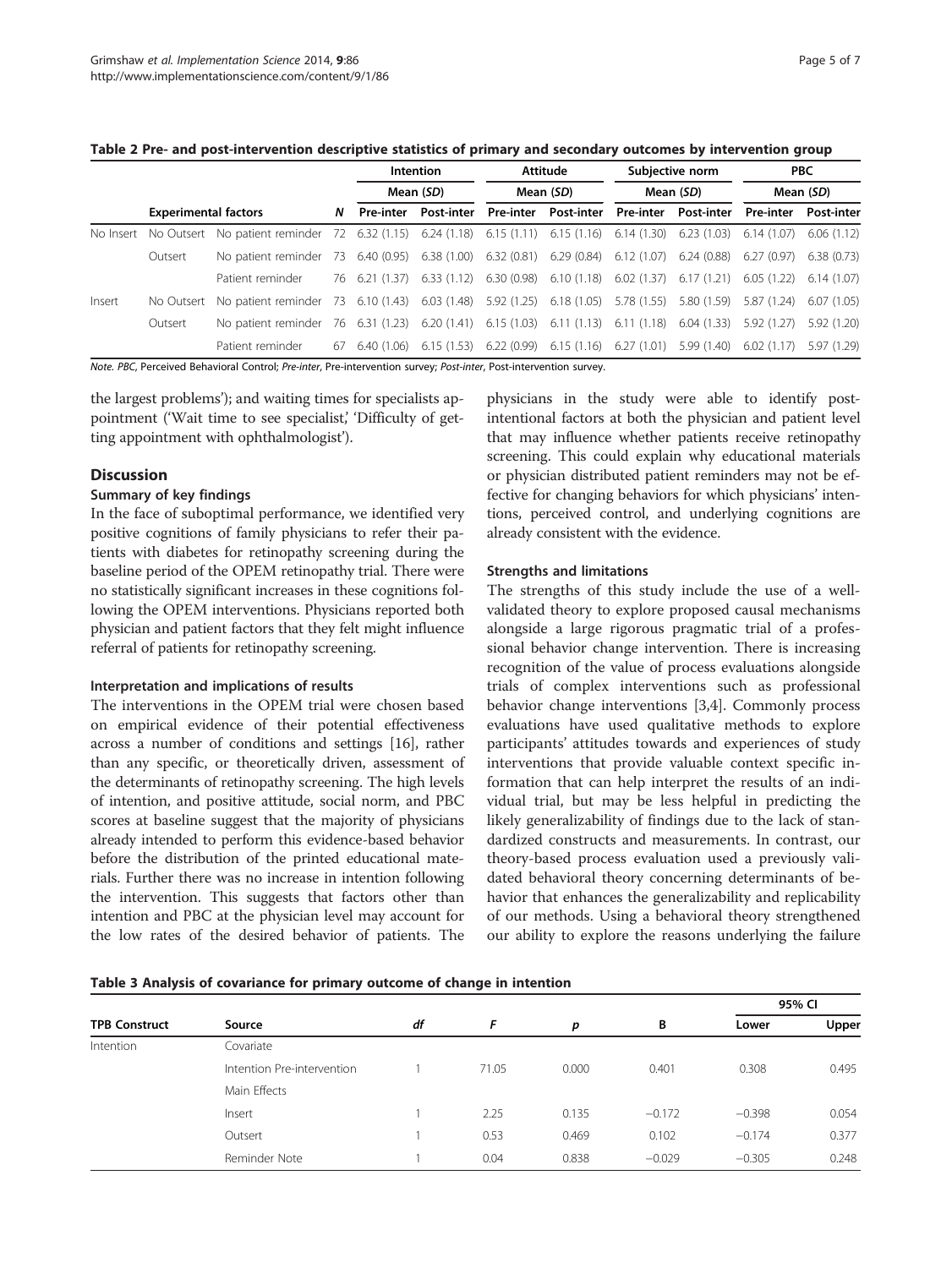<span id="page-5-0"></span>of a complex intervention to change health professional behavior, allowing future interventions to cumulatively build on these generalizable insights. The addition of an open-ended question provided some insight to the individual and contextual variables contributing to the suboptimal retinopathy screening rate observed in the trial.

Potential study limitations relate to the survey response rates and choice of theory. The response rates to the surveys were similar to those in other recent surveys of physicians, though may indicate some selection bias favoring more motivated respondents; however, our nonresponse analyses suggest no major differences in key characteristics between responders and non-responders. Whilst we were confident that the TPB included the key constructs that we believed would be influenced by the interventions, it mainly focuses on a limited number of motivational factors and does not represent all of the potential determinants of family physicians' behavior. Future theory-based process evaluations could take a broader theoretical approach.

#### Implications for research

The study has a number of implications for future research. First, this study highlights the importance of considering a broad range of potential determinants of health care professional behavior including post intentional factors. Second, it suggests that when planning intervention studies, researchers should prospectively identify factors likely to mediate the proposed mechanism of action for the behavior change and use this information to develop their intervention (in order to avoid evaluating interventions likely to be ineffective) and to identify variables which reflect the mediating processes (to enhance the informativeness of the trial). Third, theory-based process evaluations can be undertaken alongside evaluations of interventions, even where those interventions have not been developed based on an explicit behavioral theory, provided that the researchers conducting the process evaluation are able to make explicit hypotheses about the likely mediating mechanisms of the interventions and identify theories that correspond to these mechanisms. Finally, it reinforces the need to make explicit the hypothesized mechanism(s) of action for proposed professional behavior change interventions, which can be informed by the explicit use of validated theory.

## Conclusions

Lack of change in the primary and secondary theorybased outcomes provides an explanation for the lack of observed effect of the main OPEM trial. High baseline levels of intention to advise patients to attend retinopathy screening suggest that post-intentional and other factors may explain gaps in care. Process evaluations based on behavioral theory can provide replicable and generalizable

insights to aid interpretation of RCTs of complex interventions to change health professional behavior.

## Additional files

[Additional file 1:](http://www.biomedcentral.com/content/supplementary/1748-5908-9-86-S1.doc) Questionnaire.

[Additional file 2:](http://www.biomedcentral.com/content/supplementary/1748-5908-9-86-S2.doc) Results for pre-intervention respondents and non-respondents demographic comparison.

[Additional file 3:](http://www.biomedcentral.com/content/supplementary/1748-5908-9-86-S3.docx) Analysis of covariance for secondary outcomes of change in attitude, subjective norm, and perceived behavioral control.

#### Competing interests

JMG, JP, IDG, FL, MPE are on the editorial board of Implementation Science, and were not involved in any decisions concerning this manuscript. The authors declare that they have no competing interests.

#### Authors' contributions

JMG and MZ conceived of the study. All authors contributed to the design of the study. JMG, JP, JT, JJF, NR, and MZ contributed to the analysis and interpretation of the data. All authors commented on drafts of the paper and have approved the submitted version. JMG is the guarantor for the paper. All authors read and approved the final manuscript.

#### Acknowledgements

We would like to thank Keith O'Rourke for his contribution to the analysis strategy for the study and Ruth Croxford and Susan Shiller for their contribution to data management and retrievals at ICES.

#### Funding/support

The OPEM trial and the OPEM process evaluation were funded by the Canadian Institutes of Health Research (CIHR) Funding Reference Number KTS-73423. The preliminary work and student funding for JP was provided by the KT ICEBERG CIHR funded team grant. JMG, GG, FL hold Canada Research Chairs. JJF is funded by the Chief Scientist Office of the Scottish Health Directorates.

#### Author details

<sup>1</sup>Ottawa Hospital Research Institute, The Ottawa Hospital - General Campus, 501 Smyth Road, Box 711, Ottawa, Ontario K1H 8 L6, Canada. <sup>2</sup>Department of Medicine, University of Ottawa, 451 Smyth Rd, Ottawa, Ontario K1H 8 M5, Canada. <sup>3</sup>Institute of Health and Society, Newcastle University, Baddiley-Clark Building, Richardson Road, Newcastle Upon Tyne NE2 4AX, England. 4 Canadian Institutes of Health Research, 160 Elgin St, Ottawa, Ontario K1A 0 W9, Canada. <sup>5</sup>School of Health Sciences, City University London, Northampton Square, London EC1V 0HB, UK. <sup>6</sup>Faculty of Nursing, Laval University, Pavillon Ferdinand-Vandry, 1050 Avenue de la Medicine, Room 1445, Quebec City, Quebec G1V 0A6, Canada. <sup>7</sup>School of Nursing, Faculty of Health Sciences, University of Ottawa, 451 Smyth Rd, Ottawa, Ontario K1H 8 M5, Canada. <sup>8</sup>Canadian Diabetes Association, 522 University Ave, Toronto, ON M5G 2A2, Canada. <sup>9</sup>Institute of Applied Health Sciences, College of Life Sciences and Medicine, 2nd floor, Health Sciences Building, Foresterhill, Aberdeen AB25 2ZD, UK.<sup>10</sup>Department of Family Medicine and Emergency Medicine, Université Laval, Québec City, Québec G1K 7P4, Canada. <sup>11</sup>School of Psychology, 120 University, Social Sciences Building, Ottawa, Ontario K1N 6N5, Canada. 12Institute for Clinical Evaluative Sciences, University of Toronto, 2075 Bayview Avenue, Toronto, Ontario M4N 3M5, Canada.

#### Received: 14 September 2013 Accepted: 21 April 2014 Published: 6 August 2014

#### References

- 1. Giguère A, Légaré F, Grimshaw J, Turcotte S, Fiander M, Grudniewicz A, Makosso-Kallyth S, Wolf FM, Farmer AP, Gagnon M-P: Printed educational materials: effects on professional practice and healthcare outcomes. Cochrane Database Syst Rev 2012, 10:CD004398.
- 2. Zwarenstein M, Shiller SK, Croxford R, Grimshaw JM, Kelsall D, Paterson JM, Laupacis A, Austin PC, Tu K, Yun L, Hux JE: Printed educational messages